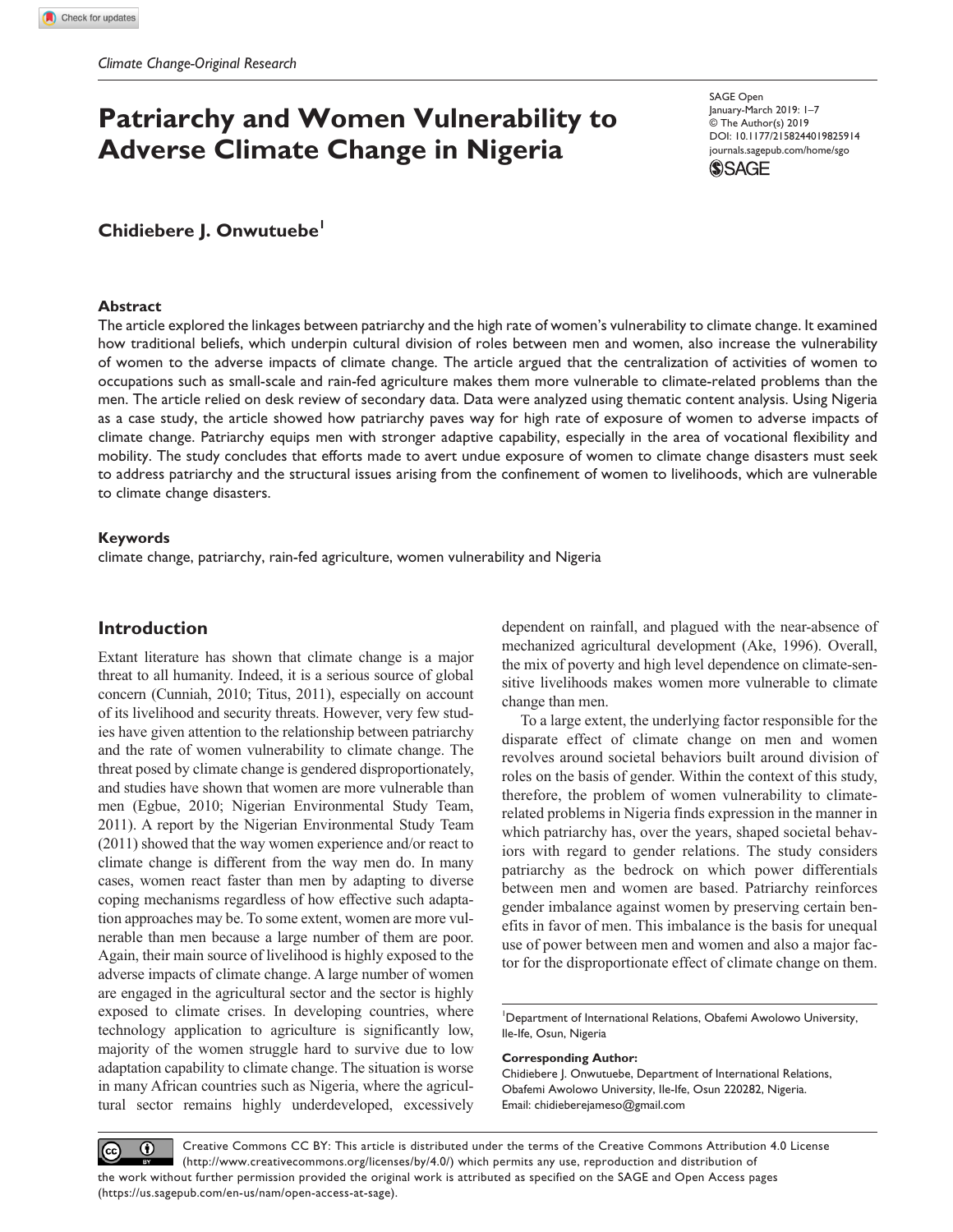Climate change acts as a threat multiplier on already existing issues associated with gender inequality to increase the problem of marginalization faced by women.

Contributing to the discourse on the impact of climate change, the article interrogates the disparity of climate change impacts on men and women as well as how patriarchy-induced vulnerability to climate change is furthermore increasing the problem of women marginalization. The next section sheds light on the meaning of gender discrimination, patriarchy, and women vulnerability to climate change. The article adopts feminism as a framework to further explain the impact of patriarchy on the status of women. Furthermore, it examines the linkages that overlap climate change, patriarchy, and rain-fed agriculture in Nigeria. The article also explores the intersections between climate change and women vulnerability to climate change. Effort was made to evaluate ways in which patriarchy aggravates women's vulnerability to adverse impacts of climate change. The last section concludes by stressing the need to address the numerous societal and cultural impediments created by patriarchy.

# **Conceptual Review of Gender Discrimination, Patriarchy, and Women Vulnerability to Climate Change**

Gender discrimination describes a condition of unfavorable attitude, behavior, and treatment meted out either on the males or the females as occasioned by culture and tradition of a group of people. It is about behavioral patterns, which reflect peoples' belief and opinion concerning what should be the mode of political, social, economic, cultural, and religious relations between men and women. Reeve and Baden (2000) consider it as the systematic and unfavorable treatment of individuals on the basis of gender, which denies them rights, opportunities, or resources. All forms of discriminatory behavior anchored on biological and physiological differences that are founded on sociocultural evaluations of males and females constitute gender discrimination (Onwutuebe, 2015). To a large extent, it is a manifestation of belief systems and cultural practices rooted on patriarchy.

However, patriarchy embodies normative values and judgments, which, on the basis of biological differences between the males and females, provide for division of labor, privileges, and opportunities between men and women. Patriarchy reinforces male supremacy as it does not recognize any form of equality between men and women. For example, in a patriarchal society, descent and traditional methods of sustaining ancestry or lineage are traceable through the males without any due consideration or recognition to the females. The eldest male is usually accorded absolute powers over every other individual (Appadorai, 2006). The result is that women are treated like minors under the tutelage of men (Lipigne & Lebbeau, 2005) and made to be subservient to male supremacy.

Patriarchal beliefs are in most cases transmitted and sustained through diverse forms of cultural and religious fundamentalism, which rigidly define what is acceptable and what is offensive to a society in relation to gender beliefs and roles. By this means, violence against women is indirect and structural in nature because it is not perceptible. Religion is often used as a social instrument through which patriarchy and its cultural beliefs about men's supremacy over the women are transmitted to the public domain (Ogbuagu, 1997). In a bid to provide justification for the sustenance of patriarchy, religion could be politicized through various forms of religious interpretations. Religious texts are often (re)interpreted to canvass for total submission of women to the authority of men. This trend is prevalent in many Nigerian communities. Studies have shown that structural disadvantages suffered by most Nigerian women also limit their potentials and, in turn, provide higher levels of power, prestige, and reward to the men (Anifowose & Enemuo, 2005; Udegbe, 2010).

Vulnerability to climate change describes the degree of exposure of people, geophysical and socioeconomic systems to adverse climate change as well as the extent to which people can respond to problems associated with climate change (Amusan, Abegunde, & Akinyemi, 2017). Women vulnerability to climate change has much to do with their level of susceptibility to adverse impacts of climate change. In considering women vulnerability to climate change, attention is given to their exposure to the risks and human security challenges arising from climate disasters. Ordinarily, vulnerability to climate change comprises three fundamental areas which include the rate of exposure, the degree of sensitive capability, and degree of adaptive capacity. By extension, women vulnerability to climate change refers to their degree of exposure, sensitivity, as well as their adaptive capacity to climate-related problems (Tanny & Rahman, 2016). Women are vulnerable because of earlier deprivations and exclusions, which are primarily based on patriarchy and which often result to increased poverty and unequal relations with men. Furthermore, women vulnerability to climate change manifests in higher mortality rate among them during times of disasters. Higher record of deaths among the women during times of climate disasters is also partly linked to patriarchy-induced vulnerability of the women (Arora-Jonsson, 2011).

### **Theoretical Framework**

The article adopts feminism as a framework to broaden knowledge of the study. Feminism emerged from women's unique experiences with regard to oppression and injustice under men. It concerns itself particularly with problems arising from the historical exclusion and negative characterization of women (Nehere, 2016). Since the 19th century, feminists have been involved in a struggle of emancipation geared toward liberating societies from every form of gender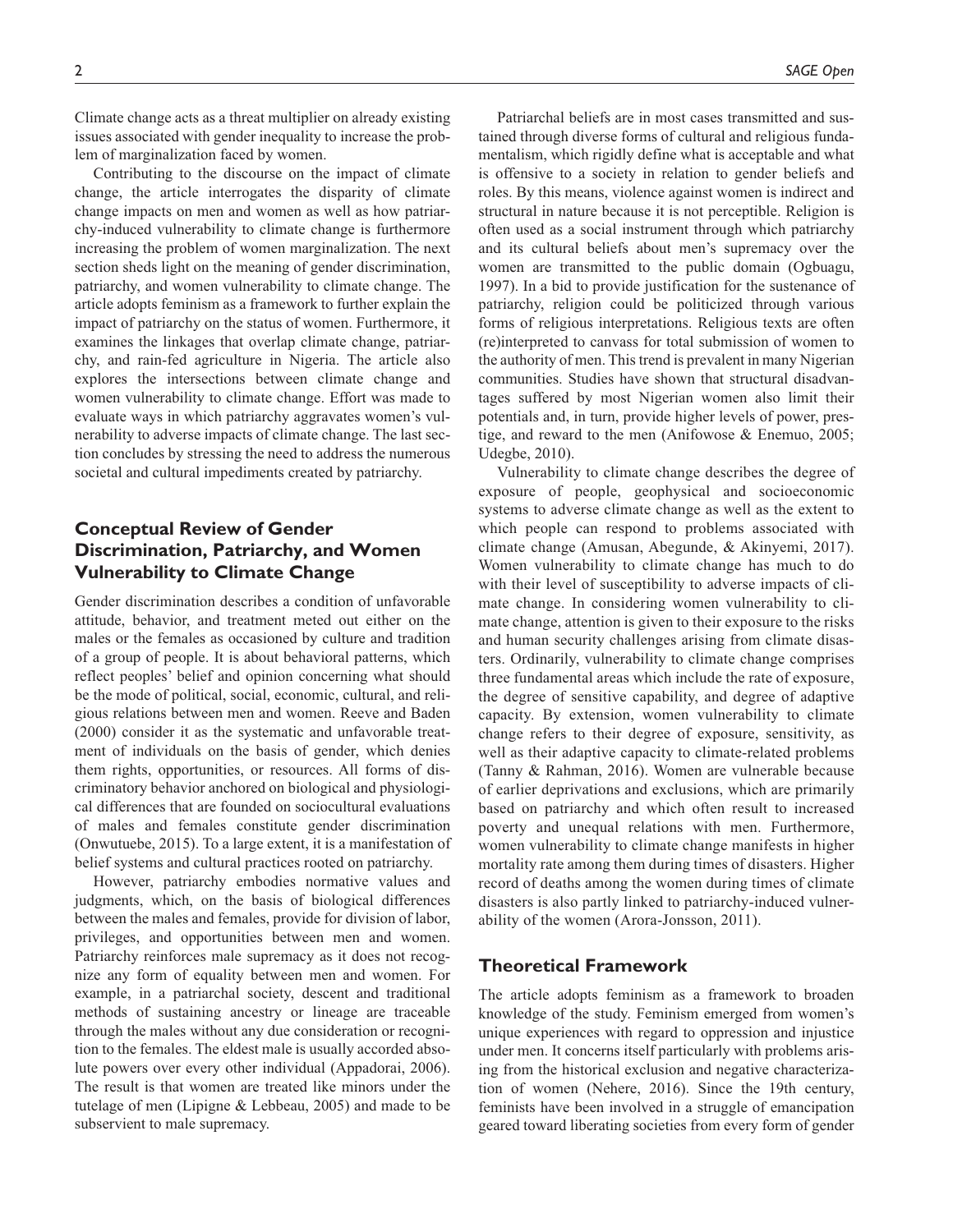prejudice and limitations. From the era of liberal feminism of the 19th century to the period of contemporary women liberation movements of postmodern feminism, investing in legal and educational reforms has been a huge concern among feminists (Motta, Fominaya, Eschle, & Cox, 2011). Generally, feminism provides perspectives for a deeper assessment, (re)interpretation, and understanding of social relations between men and women, by focusing on issues women face in contemporary societies and raising questions bordering on their rights (Lay & Daley, 2007). They question the rationale behind the division of roles based on sex, the confinement of women to the domestic sphere, and the dominance of men in the public space (Thompson, 2001). Regardless of areas of divergences inherent in various forms of feminism (whether Radical, Liberal, Marxist, Socialist or Black feminism), effort to redress systematic injustices experienced by women due to patriarchal segregations is the main task of feminism.

Of paramount importance to feminism is the effort to overcome challenges posed by patriarchy, which is believed to promote male dominance (Iruonagbe, 2009; Mackinnon, 1983). Patriarchy is seen as the cradle, harbinger, and foremost institution for power imbalance against women, and the base from which all other forms of gender disparity are constructed and reproduced. Feminism blames patriarchy for gendered roles, which undermine women's potentials for productivity, increase their poverty levels, and make them appear inferior to men (Turner & Maschi, 2015). As a way to redress gender imbalance, feminism promotes public awareness on the marginalization of women and shows different ways in which gratuitous preferences and benefits enjoyed by men over women are essentially the function of patriarchy. Patriarchy does not place any significant value on works performed by women and girls in the private domain.

Placing much value on men and their activities in the public space sets the stage for the devaluation of the status of women in the domestic space because there is hardly any system of check and measure of value for women's work and worth in the home. Lack of commensurate recognition and inadequate system of reward for works undertaken by women inadvertently reduce their worth in the political, economic, and social realms of power. It also depreciates their capacity to resist, adapt, and overcome some societal challenges including the adverse impacts of climate change. In some ways, male supremacy implies that, compared with women, men are richer, more resilient, stronger, and more flexible to withstand societal challenges.

# **Climate Change, Women, and Rain-Fed Agriculture in Nigeria**

Among all sectors of the economy, agriculture is highly vulnerable to the adverse impacts of climate change and constitutes the major source of livelihood in Nigeria (Kandji, Verchot, & Mackensen, 2006; Ngigi, 2009; Titus, 2011).

In Nigeria, agriculture contributes about 42% to the GDP and employs about 70% of the active population—the youth (Federal Ministry of Environment, 2014). Agriculture plays such a significant role, given its contribution to food security, employment, and contribution to national GDP.

Studies show that the adverse impacts of climate change will be more visible among communities and nations where people are poor and highly dependent on environment-based livelihoods, such as agriculture (Barnett & Adger, 2007; Lisk, 2009; Nabalamba & Mubila, 2011). It is mainly on account of this that many African countries including Nigeria are considered as hot spots for climate change. It is mainly on account of the above factors that women are more vulnerable to climate change than men. Climate change affects more women because a large percentage of them are poor farmers who rely much on rain-fed agriculture. There are indications that the gender gap will further widen because of adverse impacts of climate change, which is more on women (Tanny & Rahman, 2016).

To depend on rain-fed agriculture entails a high level of exposure, vulnerability, and livelihood risks associated with increase in climate-related disasters. For communities that depend on rain-fed agriculture, there is no guarantee that rainfall or sunshine could be accessed within a given period of time presumed to be appropriate in a cropping season. In such communities, climate change–induced droughts could affect negatively rainy and dry seasons as well as seasons for cultivation and harvesting of crops. It could also affect or alter conventional times for both onset and cessation of farming seasons. Traditional cropping arrangements such as bush clearing, tilling of the soil, gardening, seed planting, and weeding are increasingly being altered by climate change. These alterations that are occasioned by the growing intensity of climate change (Tyndall, 2008) affect negatively the psychology of women involved in agricultural activities, especially in the area of planning and commencement of farming operations. Climate change also undermines farmers' access to, and the quality of agricultural resources available for use (Barnett & Adger, 2007). Effects of climate change, such as prolonged droughts and resource depletion, can reduce the availability of water and land (Fasona, 2016). These challenges bring additional difficulties to existing problems faced by vulnerable groups such as women who are already grappling with issues of patriarchy and marginalization. Implicitly, women's low adaptive capacity to climate change has much to do with hitherto existing societal and/or structural issues traceable to patriarchy and gender disparity (Laczko & Aghazarm, 2009).

Climate change aggravates already existing societal threats to gender security. As a threat multiplier, it catalyzes and makes worse the problem of marginalization of women. When climate change disrupts agricultural activities and undermines the livelihood of women involved in farming, the problem of dependency on men for sustenance increases. However, we must stress that patriarchy-induced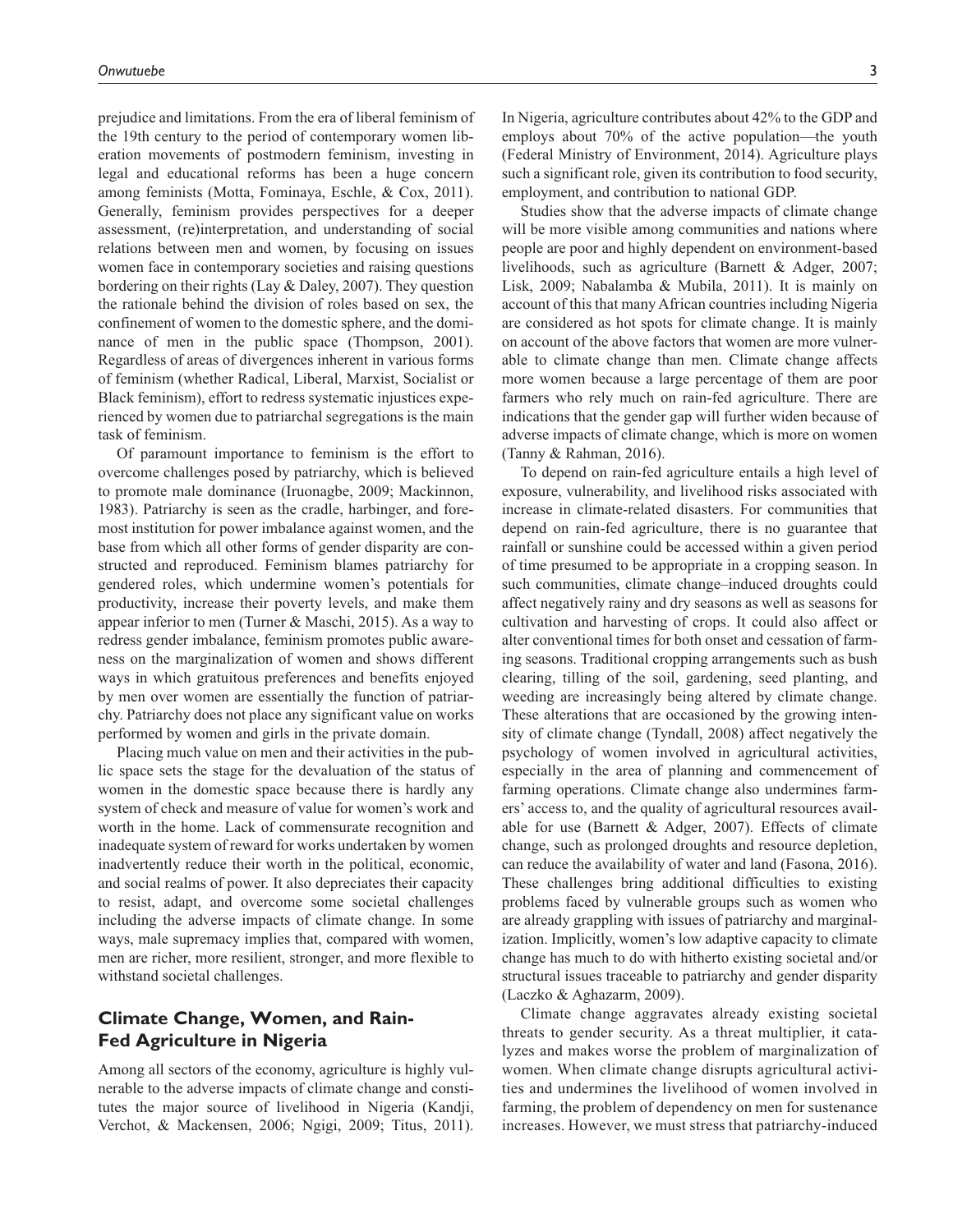vulnerability to climate change affects more negatively women than men primarily due to unequal distribution of power (economic, political, cultural, religious, and social power) between both males and females.

# **Patriarchy, Climate Change, and the Marginalization of Nigerian Women**

Climate change refers to a sustained variation in atmospheric conditions. It usually leads to major alterations in the amount and patterns of precipitation and increase in average temperature (Baba, 2011; Hendrix, 2014). Indeed, climate change is not a recent environmental phenomenon but its surge and impacts in recent times are alarming (Baba, 2011). The causes of the current wave of climate change hinge mainly on anthropogenic factors, which result to increase in the accumulation of heat-trapping "greenhouse" gases in the atmosphere. In recent times, the impacts of climate change manifests in the form of general increase in the temperature of global climate—global warming (Bello et al., 2012). Global warming itself affects negatively agriculture production by generating severe environmental conditions such as desertification, prolonged droughts, sand dunes, and soil infertility. It also induces random shifts in precipitation patterns and makes methodical engagement in agriculture unstable, especially with regard to planning and development.

However, it is important to note that the nexus between climate change and women vulnerability is not one of a linear relationship or one with a direct causal linkage. Often, climate impacts are remote and usually detached from any direct relationship with their long-term effects. For instance, through prolonged droughts, depletion of agricultural resources, and increased inability to predict the commencement and cessation of farming seasons, climate change undermines the motivation for sustained agricultural productivity.

Resource depletion leads to drop in farm yields and food insecurity (Obioha, 2009). Undeniably, when agricultural outputs are low, revenue generation from the sector equally reduces, and this makes it unattractive to remain in the agricultural business. Shortfall in agricultural revenue is a huge disincentive and naturally reduces motivation for serious agricultural activity. A typical response to low productivity and sustained decrease in income is vocational mobility or even migration. In few cases where women found themselves arrogating positions previously occupied by men were either times of the man's death or absence arising from migration (Madzingria, 2017; Rao, Lawson, Raditloaneng, Solomon, & Angula, 2017).

In communities where women are deprived the right, privilege, and opportunity to participate in other economic or public activities like the men, they are confronted with much greater risk in the face of growing threats of climate change. Men whose privileged power status (in terms of financial, economic, social, and political strength) depends largely on

concessions provided by patriarchy invariably possess stronger adaptive capability to cope with adverse impacts of climate change. More important is the fact that the privileges enjoyed by men also provide them a high level of flexibility when considered on grounds of capacity and flexibility for vocational mobility or change. Division of roles, in which women are conditioned to carry out activities within the domestic space while allowing men the liberty to easily determine their choice of occupation, means that threats arising from climate change can only, at the worst scenario, compel men who are engaged in the agricultural sector to seek alternative sources of livelihoods. Women do not exercise this level of liberty because their attachments to the domestic sphere undermines their flexibility for occupational mobility or change. Climate change undermines women's potentials for optimal agricultural productivity; yet, problems arising from patriarchy limit their drive for upward mobility.

The campaign for women empowerment is, therefore, confronted with the challenge of dealing with climate-related problems that are deeply rooted on patriarchy. Men have a higher adaptive capacity to cope with the adverse impacts of climate change than women because of patriarchal privileges. As noted by Meza (2010), men and women are not equally equipped to adapt to disasters due to social contexts marked by unequal power relations. This means that natural catastrophes do not affect men and women in the same way. Past experiences and present circumstances would determine the rate of vulnerability.

Patriarchy and the tradition of preserving certain privileges in favor of men is widespread in Nigeria. The situation is worse in "rural areas where negative attitude and beliefs about women's participation in socio-economic developments are culturally entrenched" (Abdullahi, Adekeye, & Shehu, 2011, p. 240). In many Nigerian families, men are perceived as the beacon and symbol of hope and continuity in terms of descent. At the level of ownership and access to land, many Nigerian women are also marginalized (Ajala, 2017; Iruonagbe, 2009). Land tenure system in Nigeria overtly discriminates against women as land ownership is based on the logic of inheritance and male children are the legatees to family lands.

In fact, the patterns and dynamics of land deprivation in which Nigerian women are either not fairly recognized or completely excluded provide another dimension to reexamine and widen the scope of land grabbing. The usual narrative on land grabbing focuses on global capitalism and the greed associated with it, which often propels a massive rush to capture lands belonging to the native people (Cotula, 2013). There are also narratives in which national governments, ruling elites, and patrimonial networks built around them are buttressed as the agency through which local populations are removed from their homelands. But the various ways in which patriarchy and male-dominated societies play significant roles in the same business of land grabbing,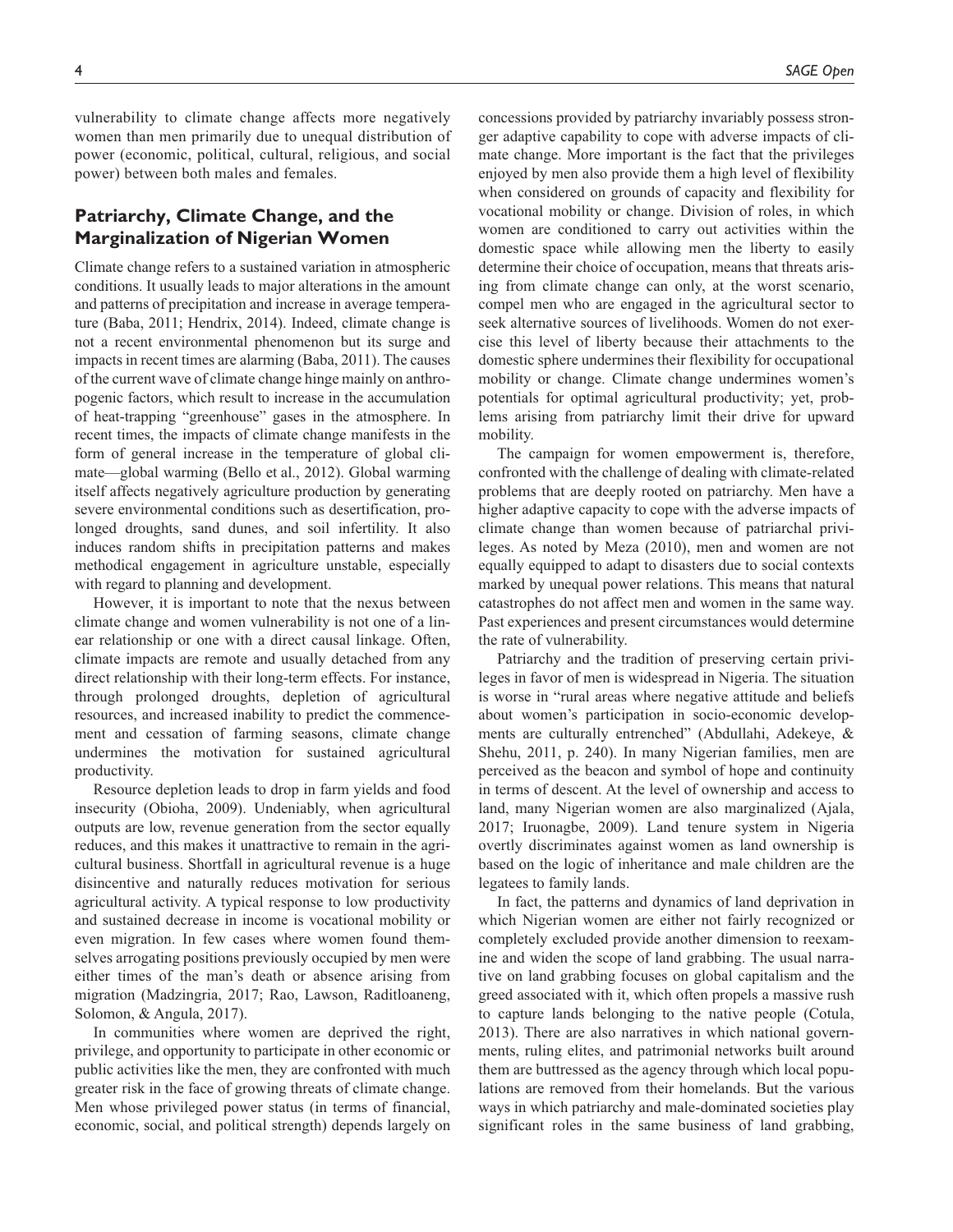whereby women are marginalized or excluded, are often ignored. In southeastern Nigeria, for example, land deprivation against women is a major issue. There is a public outcry among Igbo women (in southeastern Nigeria), particularly from among the widows who suffer untold hardship as a result of dispossession of lands legally and traditionally belonging to their late husbands. Among the Igbos, generally, men are recognized as having rightful claims to lands. This also implies that when a man dies, his belongings, especially landed properties are appropriated or redistributed among the kinsmen in the family. In some cases, the notion raised is that "all substantial property, including the land, belongs to the husbands; and the woman herself is virtually considered a form of property" (Aluko, 2015, p. 57).

Land deprivation makes women more vulnerable to climate-related problems (Nigerian Environmental Study Team, 2011); yet, a large number of them have little or no choice of occupation besides their small-scale farming. The persistence of land deprivation in Nigeria weakens efforts geared toward women empowerment. As Betsy Hartmann remarks, many of the current land redistribution and community-based natural resource–management schemes contribute in widening the gender gap, by ignoring power differences within the household, community, and larger political structures (Hartmann, 2001). Furthermore, within the domestic sphere, it is generally considered the duty of a woman to carry out virtually all the homework, which includes preparation of family meals, housekeeping works, nurturing and training the children, and also working on the farm to provide food.

According to a UN WomenWatch (2009) report, although men and women in developing countries are vulnerable to climate change, those who are charged with the responsibility to secure water, food, and fuel for cooking are confronted with the greatest challenges. The task of providing the water needs of the home is, in most cases, the sole responsibility of the women. In both southern and northern Nigeria, water shortage appears to be one of the major challenges facing women, especially in view of the fact that streams that once provided their water needs are beginning to dry up due to climate change and prolonged drought. Other major duties saddled on the women include the task of collecting firewood needed at home (Fabiyi & Yesuf, 2013; Titus, 2011; Zabbey, 2011). These and other forms of role division, rather than empower, deprive women of important opportunities and make them more vulnerable to climate disasters. Indeed, the dependence of women on natural resources for their sustenance, their traditional gender roles that discriminate against them, and their lack of autonomy place them at a disadvantage when it comes to dealing with the effects of climate change (Meza, 2010).

## **Conclusion**

To redress the problem of undue vulnerability of women to adverse impacts of climate change, the numerous societal constraints engendered by patriarchal discrimination must be challenged. Structural problems associated with patriarchy undermine the advocacy for gender fairness. Patriarchy reinforces structural violence against women by projecting discriminatory gender roles that often place limitations on how far they can go. Excluding women from collective resources paves way for male domination. Male domination means that a level of power superiority is instituted against women. It is, therefore, the view of the study that the exclusion of women from equitable resource (particularly land) distribution contributes immensely in reducing their capacity to adjust effectively to climate change–related problems. Redressing this imbalance will require interventions from different strata of the society including government agencies, private individuals, and civil society organizations.

Governments at various levels, individuals, and civil society groups seeking to forestall the problem of high level vulnerability of women to adverse impacts of climate change should give attention to the underlying philosophies on which patriarchy is premised. Gender prejudices embedded in cultures and traditional practices that appropriate undue privileges, recognition, resources, and power to men should be redressed. Legislations must be made to halt discrimination between men and women both within the domestic and public domains to ensure gender fairness. Public institutions and structures that are gender biased should be reconstituted with a view to detaching them from patriarchal prejudices.

Government policies need to factor in the peculiar concerns and complaints of women with regard to how climaterelated problems could be addressed. Climate change does not affect men and women in the same way and women are more vulnerable. The experiences and responses of women are equally different. Again, a large number of women are engaged in the agriculture sector. Consequently, the voices and responses of women should be heard and considered important while drawing up strategies for adaptation to climate change. Such a step will furthermore promote the idea of ecological democracy and environmental justice.

In Nigeria, efforts should be made to address peculiar gender problems that characterize specific communities or regions. Among Igbo communities in the southeastern part of Nigeria, abusive widowhood practices are a major concern. Land grabbing is noticeable in the various ways in which lands belonging to women whose husbands are dead are forcefully taken away from them. This type of deprivation reduces the prospect for effective engagement of women in agriculture. The study considers these forms of exclusion as patriarchy induced, and concludes that they increase the vulnerability of women to adverse impacts of climate change.

#### **Declaration of Conflicting Interests**

The author(s) declared no potential conflicts of interest with respect to the research, authorship, and/or publication of this article.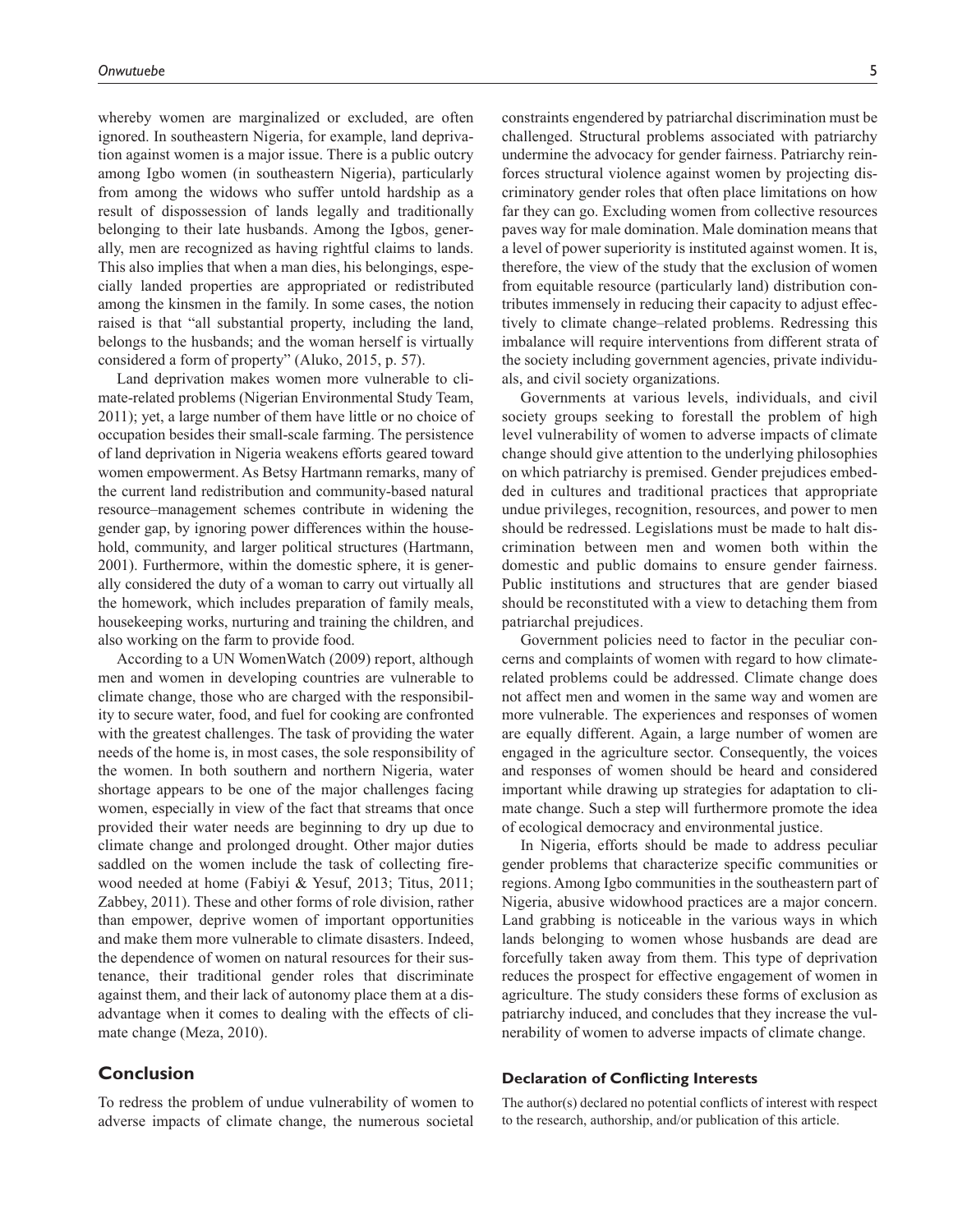## **Funding**

The author(s) received no financial support for the research, authorship, and/or publication of this article.

#### **References**

- Abdullahi, A. A., Adekeye, S. D., & Shehu, R. A. (2011). Towards improving gender relations in Nigeria: Implications for sustainable development. *Journal of Sustainable Development in Africa*, *13*, 239-253.
- Ajala, T. (2017). Gender discrimination in land ownership and the alleviation of women's poverty in Nigeria: A call for new equities. *International Journal of Discrimination and the Law*, *17*, 51-66.
- Ake, C. (1996). *Democracy and development in Africa*. Ibadan, Nigeria: Spectrum Books.
- Aluko, Y. (2015). Patriarchy and property rights among Yoruba women in Nigeria. *Feminist Economics*, *21*, 56-81. doi:10.108 0/13545701.2015.1015591
- Amusan, L., Abegunde, O., & Akinyemi, T. E. (2017). Climate change, pastoral migration, resource governance and security: The Grazing Bill solution to farmer-herder conflict in Nigeria. *Environmental Economics*, *8*, 35-45.
- Anifowose, R., & Enemuo, F. (2005). *Elements of politics*. Lagos, Nigeria: Sam Iroanusi Publications.
- Appadorai, A. (2006). *The substance of politics*. New Delhi, India: Oxford University Press.
- Arora-Jonsson, S. (2011). Virtue and vulnerability: Discourses on women, gender and climate change. *Global Environmental Change*, *21*, 744-751.
- Baba, A. (2011). Climate change mitigation with renewable energy geothermal. In A. Baba, G. Tayfur, O. Gunduz, K. W. F. Howard, M. J. Friedel, & A. Chambel (Eds.), *Climate change and its effects on water resources issues of national and global security* (pp. 25-33). Dordrecht, the Netherlands: Springer.
- Barnett, J., & Adger, N. W. (2007). Climate change, human security and violent conflict. *Political Geography*, *26*, 639-655.
- Bello, O. B., Ganiyu, O. T., Wahab, M. K. A., Afolabi, M. S., Oluleye, F., Ig, S. A., . . .Abdulmaliq, S. Y. (2012). Evidence of climate change impacts on agriculture and food security in Nigeria. *International Journal of Agriculture and Forestry*, *2*, 49-55. doi:10.5923/j.ijaf.20120202.08
- Cotula, L. (2013). *The great African land grab? Agricultural investment and the global food system*. London, England: Zed Books.
- Cunniah, D. (2010). Preface climate change and labor: The need for a "just transition." *International Journal of Labor Research*, *2*, 121-123.
- Egbue, N. G. (2010). Gender division of domestic roles: Imperatives for social equality in Nigeria. *The Nigerian Journal of Sociology and Anthropology*, *8*, 13-26.
- Fabiyi, O. O., & Yesuf, G. U. (2013). Dynamics and characterization of coastal flooding in Nigeria: Implication for local community management strategies. *Ife Research Publications in Geography*, *12*, 45-61.
- Fasona, M. (2016). Some dimensions of farmers'-pastoralists' conflicts in the Nigerian savanna. *Journal of Global Initiatives*, *10*, 87-108.
- Federal Ministry of Environment. (2014, February). *Nigeria's Second National Communication under the United Nations Framework Convention on Climate Change*. Abuja, Nigeria:

Federal Republic of Nigeria. Retrieved from https://unfccc.int/ resource/docs/natc/nganc2.pdf

- Hartmann, B. (2001). Will the circle be unbroken? A critique of the project on environment, population, and security. In N. L. Peluso & M. Watts (Eds.), *Violent environments* (pp. 39-64). Ithaca, NY: Cornell University Press.
- Hendrix, C. (2014). Trends and triggers redux: Climate change, rainfall, and interstate conflict. *Political Geography*, *43*, 27-39.
- Iruonagbe, T. C. (2009). Patriarchy and women's agricultural production in rural Nigeria. *Bassey Andah Journal*, *2*, 221-238.
- Kandji, S., Verchot, L., & Mackensen, J. (2006). *Climate change and variability in the Sahel region: Impacts and adaptation strategies in the agricultural sector*. Nairobi, Kenya: World Agroforestry Centre.
- Laczko, F., & Aghazarm, C. (2009). Introduction and overview enhancing the knowledge base. In F. Laczko & C. Aghazarm (Eds.), *Migration, environment and climate change: Assessing the evidence*. Geneva, Switzerland: Research and Publications Division, International Organization for Migration. Retrieved from [https://publications.iom.int/system/files/pdf/migration\\_](https://publications.iom.int/system/files/pdf/migration_and_environment.pdf) [and\\_environment.pdf.](https://publications.iom.int/system/files/pdf/migration_and_environment.pdf)
- Lay, K., & Daley, J. G. (2007). A critique of feminist theory. *Advances in Social Work*, *8*, 49-61.
- Lipigne, E., & Lebbeau, D. (2005). *Beyond inequalities, women in Namibia*. Windhoek: University of Namibia. Available from http://www.worldcat.org
- Lisk, F. (2009). Overview: The current climate change situation in Africa. In H. Besada & N. Sewankambo (Eds.), *Climate change in Africa: Adaptation, mitigation and governance challenges* (pp. 8-15). Canada: The Center for International Governance Innovation. Retrieved from [https://www.unicef.](https://www.unicef.org/esaro/Climate_Change_in_Africa.pdf) [org/esaro/Climate\\_Change\\_in\\_Africa.pdf](https://www.unicef.org/esaro/Climate_Change_in_Africa.pdf)
- Mackinnon, C. A. (1983). Feminism, Marxism, method, and the state: Toward feminist jurisprudence. *Journal of Women in Culture and Society*, *8*, 635-658. Retrieved from http://www. jstor.org/stable/3173687
- Madzingria, C. (2017). Being a wife of a climatic migrant: The expanding effects of climate change on rural women left behind. *The International Journal of Humanities and Social Studies*, *5*, 14-19.
- Meza, L. E. R. (2010). Climate change, poverty and migration processes in Chiapas, Mexico. *International Journal of Labor Research*, *2*, 188-210.
- Motta, S., Fominaya, C. F., Eschle, C., & Cox, L. (2011). Feminism, women's movements and women empowerment. *A Journal for and about Social Movements*, *3*, 1-32.
- Nabalamba, A., & Mubila, M. (2011, November). *Climate change, gender and development in Africa*. African Development Bank. Retrieved from [https://www.afdb.org/fileadmin/uploads/afdb/](https://www.afdb.org/fileadmin/uploads/afdb/Documents/Publications/Climate%20Change%20Gender%20and%20Development%20in%20Africa.pdf) [Documents/Publications/Climate%20Change%20Gender%20](https://www.afdb.org/fileadmin/uploads/afdb/Documents/Publications/Climate%20Change%20Gender%20and%20Development%20in%20Africa.pdf) [and%20Development%20in%20Africa.pdf](https://www.afdb.org/fileadmin/uploads/afdb/Documents/Publications/Climate%20Change%20Gender%20and%20Development%20in%20Africa.pdf)
- Nehere, K. (2016). The feminist views: A review. *Feminist Research*, *1*, 3-20.
- Ngigi, S. (2009). *Climate change adaptation strategies: Water resources management options for smallholder farming systems in sub-Saharan Africa*. New York, NY: The MDG Centre for East and Southern Africa, The Earth Institute at Columbia